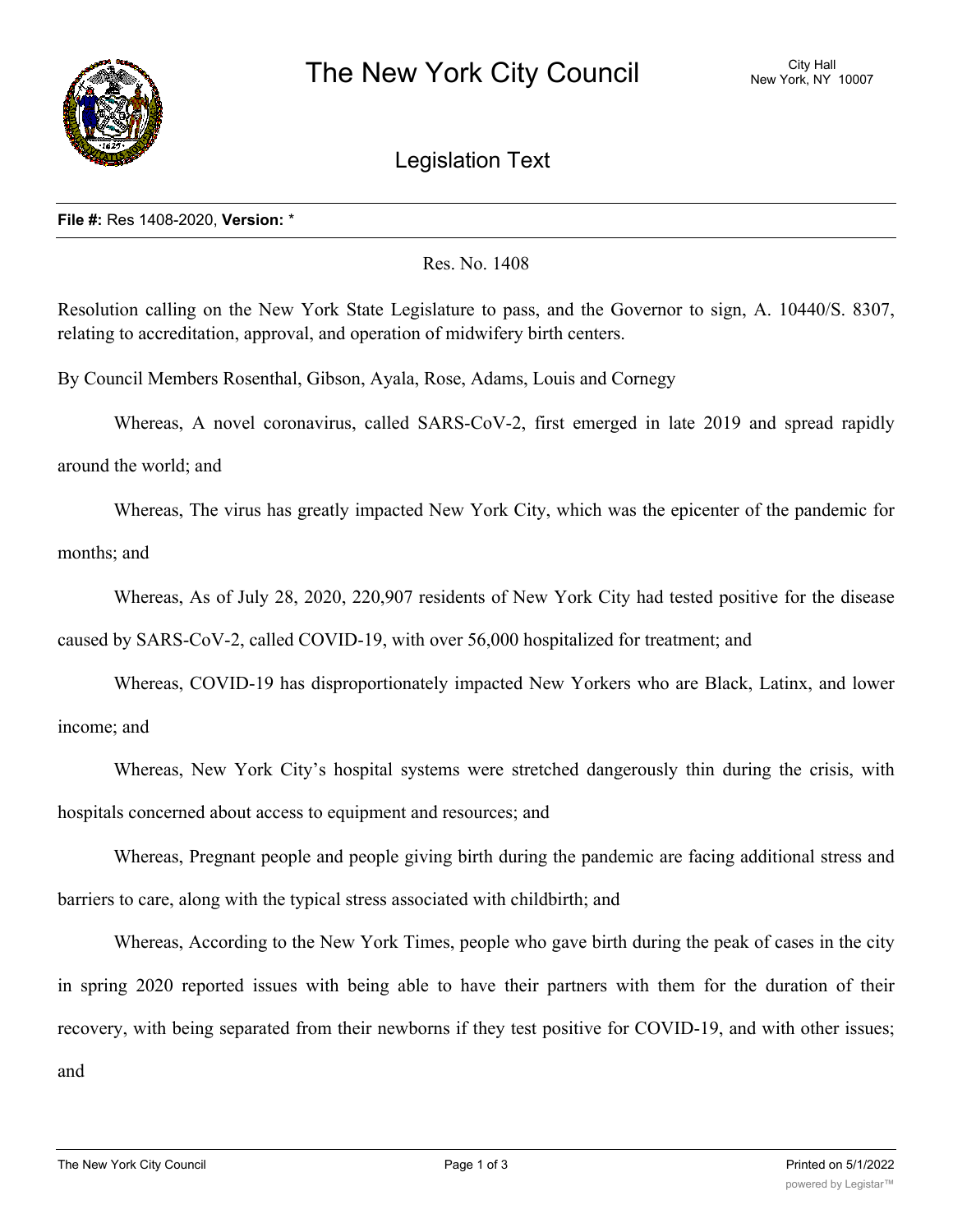Whereas, According to the American Association of Birth Centers, a birth center is a freestanding health care facility for childbirth where care is provided in the midwifery and wellness model, and is not a hospital; and

Whereas, In 2016, Public Health Law Article 28 was amended to promote midwifery birth centers (MCBs), and, almost four years later, there is not a single MBC licensed under Article 28; and

Whereas, According to the New York Times, as of 2018, New York State had only three free-standing birthing centers, whereas Texas had more than 70 centers and California had about 40; and

Whereas, To better address the needs of pregnant people and newborns during the pandemic, the State developed a COVID-19 Maternity Task Force; and

Whereas; The Task Force recommended the New York State Department of Health (NYSDOH) move to expedite the finalization of the licensure process for the establishment of midwifery led birthing centers in New York State; and

Whereas, By expediting the final licensure process, NYSDOH will help to ensure there are sufficient birthing facilities available to meet community need during emergency situations; and

Whereas, Governor Andrew Cuomo, in response to the recommendations, announced that NYSDOH approved two new temporary birthing centers and is also now accepting Certificate of Need applications for MBCs pursuant to Public Health Law Article 28; and

Whereas, A. 10440/S. 8307, sponsored by Assembly Member Richard Gottfried and Senator Gustavo Rivera, relates to the accreditation, approval, and operation of MCBs; and

Whereas, This legislation would provide that if a proposed MBC meets the standards of a national accrediting organization that specializes in accrediting MBCs and is recognized by NYSDOH, then the proposed MBC shall be deemed to meet New York's requirements for issues covered by those standards; and

Whereas, A. 10440/S. 8307 would make it easier for MBCs to be established in New York, which will